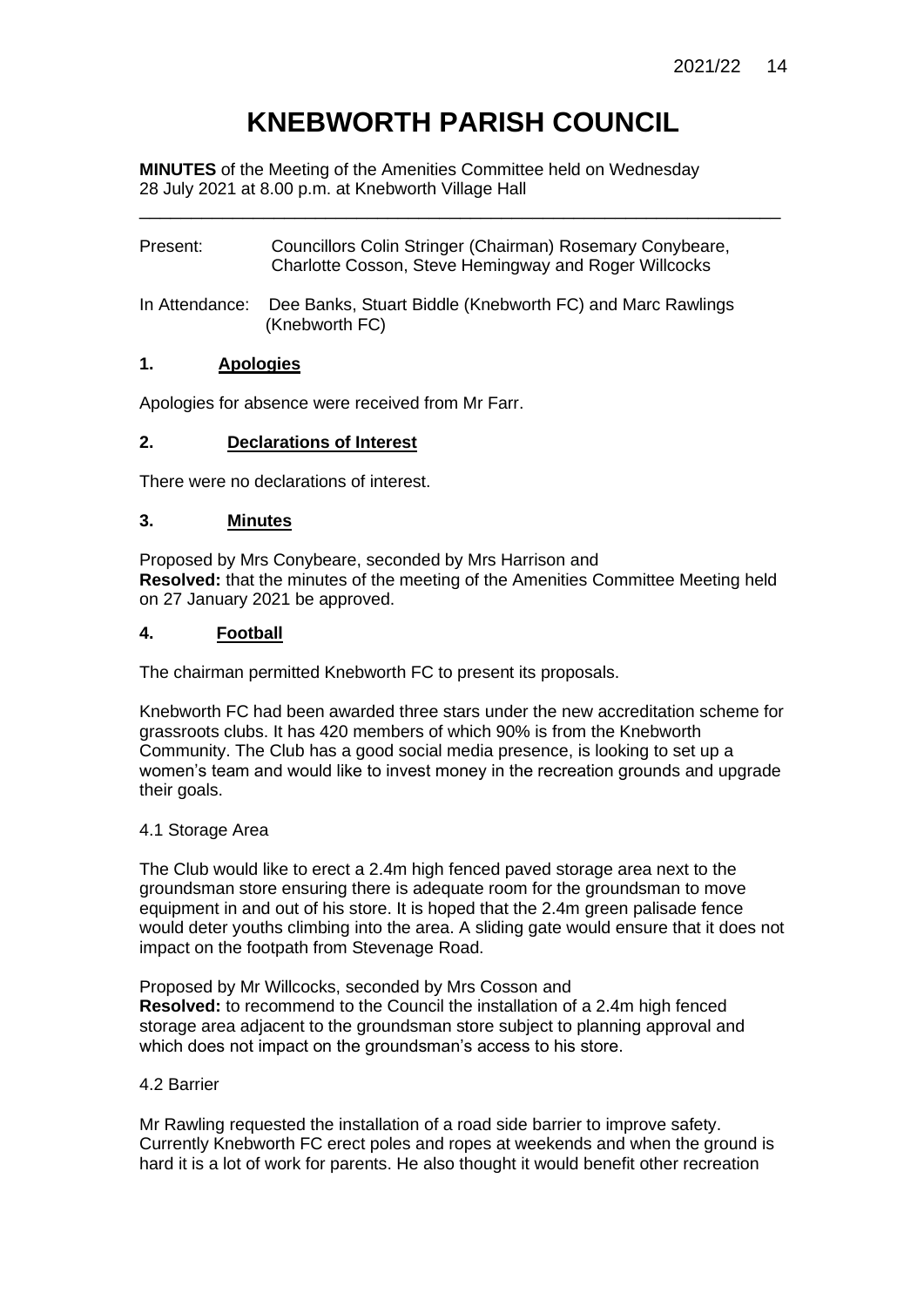ground users. He agreed that ongoing maintence costs would be undertaken by the Football Club and he expected a lifespan of 10-15 years

The Council considered maintenance, height of the rail, possible passing places and replacement costs should it be damaged.

Proposed by Mr Hemingway, seconded by Mrs Conybeare and **Resolved:** to recommend to the Council the installation of a waist height barrier along the roadside.

### 4.3 Additional Car parking

Mr Rawling presented a proposal for an additional twenty car parking spaces along the roadside, which would not only benefit the football club but also other recreation ground users. He proposed the use of grass grid mats so that grass would grow through them.

The Council agreed that it did not approve of the Club's proposal because it did not want to turn the recreation grounds into a car park. It was suggested that the Club should encourage people to walk and cycle to the grounds.

The Club currently informs visitors that parking is limited.

### 4.4 Women's Football

Knebworth FC asked the committee to consider approving a women's team using the recreation grounds on Sunday afternoon. This had been rejected due to cleaner's hours. The Club had found a contractor that could undertake the cleaning on Sunday evening. It suggested that any additional cleaning costs due to the unsociable hours should included in the fees. It undertook to ensure that the cleaning was to a standard and rotation of the adult pitches.

Proposed by Mr Hemingway, seconded by Mrs Cosson **Resolved:** to allow a Sunday afternoon women's football team with an acceptable cleaning contract in place with the football club covering any additional cleaning costs arising as a result.

Proposed by Mrs Conybeare, seconded by Mrs Cosson and **Resolved:** to set charges at the same level as a single adult team excluding additional cleaning costs.

## **5. Finance Review**

The committee reviewed the quarterly accounts to 30 June 2021.

## **6. Maintenance**

6.1 Village Hall

The clerk is seeking professional advice on the condition of the beam above the main entrance. A number of repairs have been undertaken by a volunteer.

Mr Stringer suggested that the rafters could be cleaned when the sound system is installed using their scaffold tower.